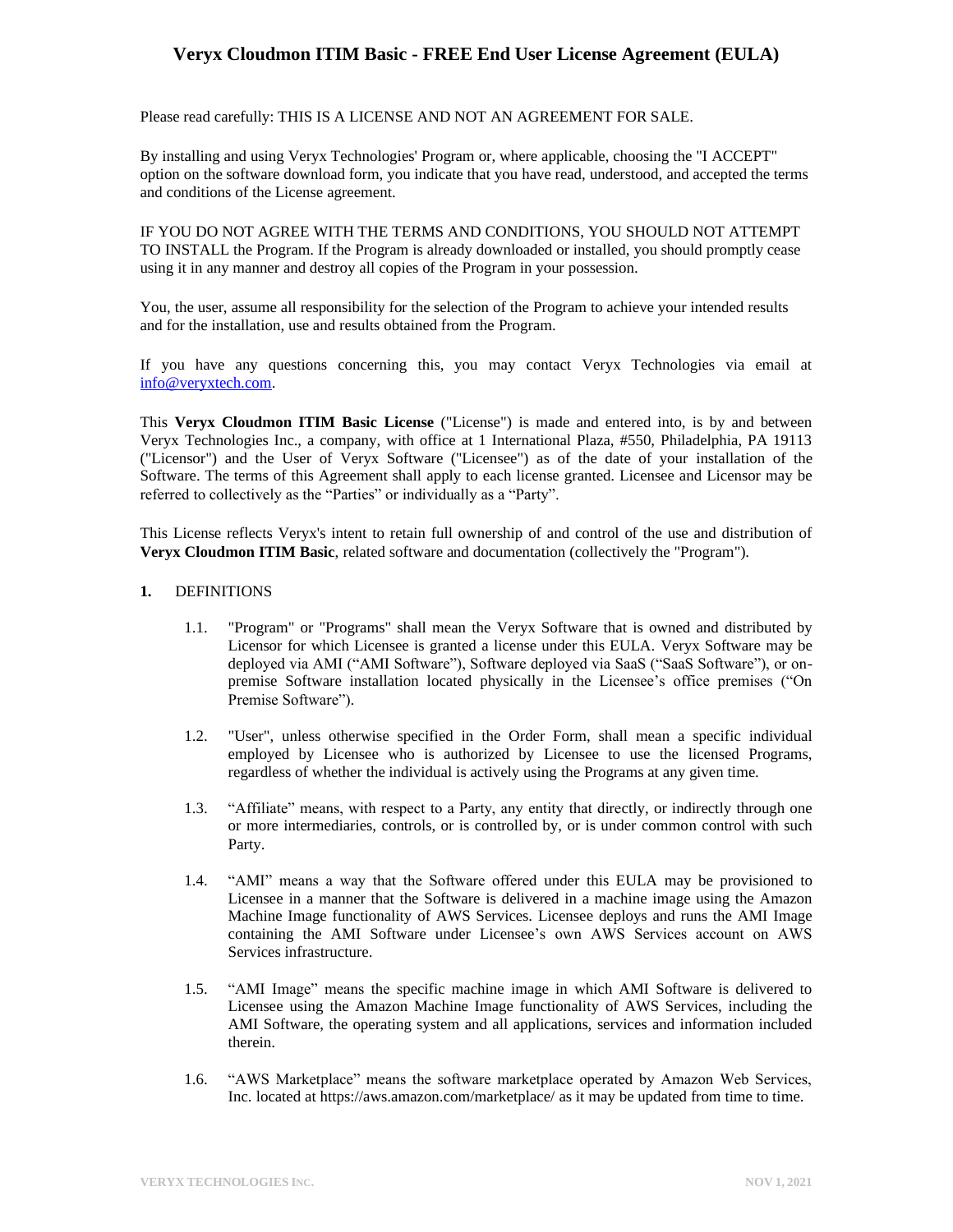- 1.7. "AWS Services" means the cloud computing services offered by Amazon Web Services, Inc. as they may be updated from time to time.
- 1.8. "Licensee Data" means all data, records, files, information or content, including text, sound, video, images and software, that is (a) input or uploaded by Licensee or its Users to or collected, received, transmitted, processed, or stored by Licensee or its Users using the Software or SaaS Service in connection with this Agreement, or (b) derived from (a). Licensee Data is Confidential Information of Licensee.

### **2. LICENSE GRANT**

Subject to the terms of this agreement, the Licensor hereby grants you the Licensee, a non-exclusive, nontransferable, free license to use the Program under the following conditions:

2.1. Nothing in the foregoing shall be understood to grant a license for the Licensee to use the Program in any other manner than as set out in Clause 2.1 or to sub-license the Program.

### **3. RESTRICTIONS**

- 3.1. For the avoidance of doubt the Licensee acknowledges and agrees that it is not licensed hereunder to:
	- 2.2.1 distribute the Program to any third party; or
	- 2.2.2 modify or create derivative works of the Program without the express written consent of the Licensor; or
	- 2.2.3 except as otherwise provided by law, dissemble or de-compile binary portions of the Program, or otherwise attempt to derive the source code from such portions; or
	- 2.2.4 use the Program, or any portion thereof, to develop other programs or applications.
- 3.2. The Software is licensed to Licensee for use only under the terms of this Agreement;
- 3.3. While Licensee may own the media, if any, on which the Software is recorded, Veryx Technologies retains ownership of all copies of the Software itself.
- 3.4. Software may contain or be provided with components that are subject to the terms and conditions of "open source" software licenses ("Open Source Software"). If Licensee use of the Software subjects Licensee to the terms of any license governing the use of Open Source Software, then information concerning such Open Source Software and the applicable license must be incorporated or referenced in the Standard Contract Listing or Documentation. To the extent required by the license to which the Open Source Software is subject, the terms of such license will apply in lieu of the terms of this Agreement with respect to such Open Source Software.

### **4. PROPRIETARY RIGHTS**

- 4.1. Except to the extent that such rights are granted under this Agreement, the Licensee shall not acquire any title, copyright or other proprietary rights in the Programs or any copies thereof.
- 4.2. Licensor shall not incur any obligations by virtue of this Agreement to provide any support or administrative services concerning the Programs, including access to any subsequent releases of the Programs, except as explicitly detailed in this Agreement.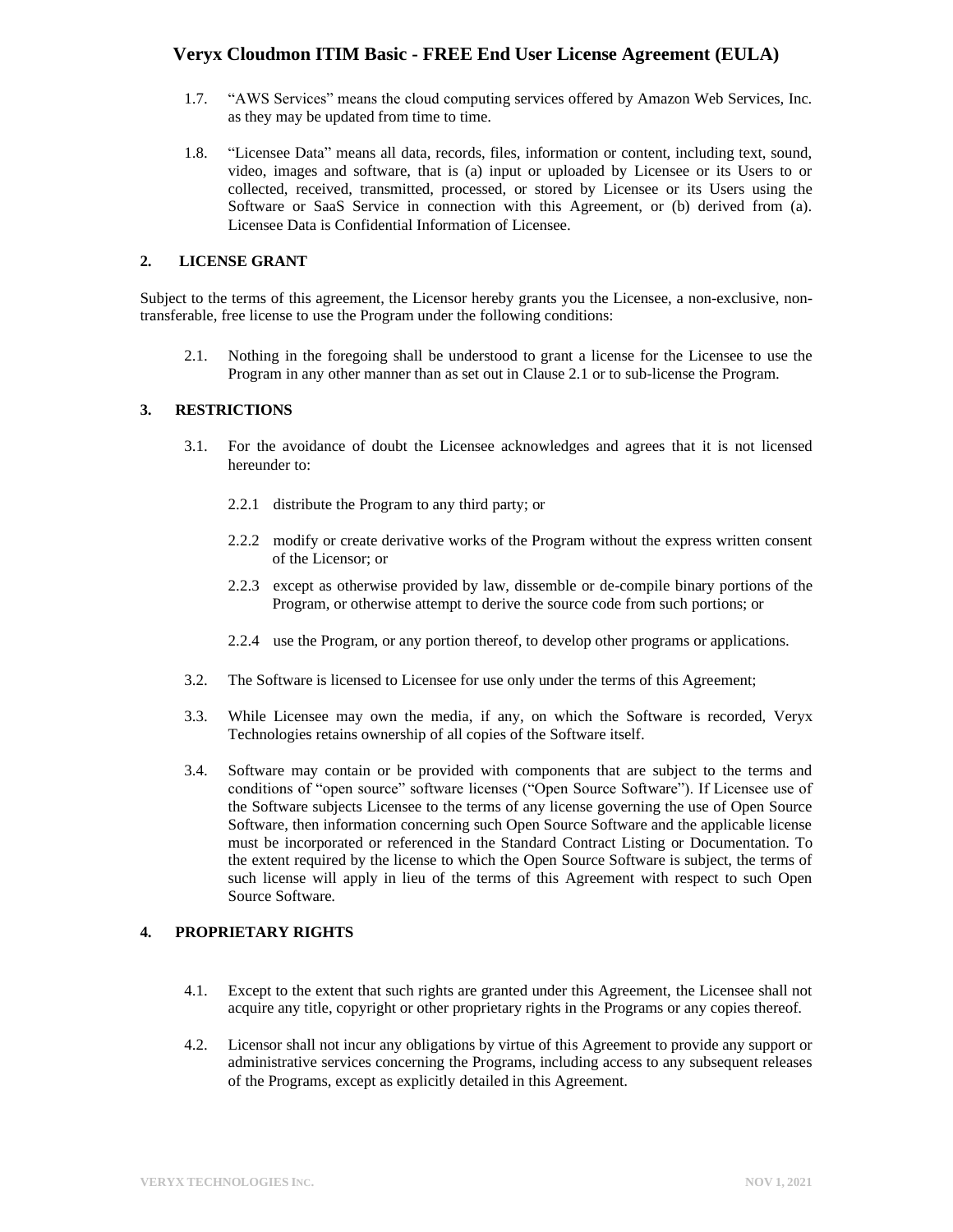- 4.3. The Licensee acknowledges that this Agreement does not grant any right or license any intellectual property rights of the Licensor, or otherwise, except as expressly provided for in this Agreement and no other right or License is to be implied or inferred from any provision of this Agreement or by the conduct of the parties. For example, no right, title or interest in or to any patents, trademarks, service marks or trade names of the Licensor is granted under this Agreement.
- 4.4. The Licensee acknowledges, and warrants the understanding, that use of the Programs for third party validation purposes, under a re-sale, lease or lend mode, commercial or noncommercial, is explicitly prohibited under the terms of this EULA. Violation of this clause will immediately void the license to use Programs and render Licensee liable for damages.
- 4.5. The Licensee retains all ownership and intellectual property rights in and to Licensee's data.
- 4.6. If Licensee provides any indirect or direct suggestions, ideas, enhancement requests, recommendations or feedback regarding the Licensed Materials or Support Services, ("Feedback"), Licensor may use and incorporate Feedback in Licensor's products and services. Licensee will have no obligation to provide Feedback, and all Feedback is provided by Licensee "as is" and without warranty of any kind. Licensor shall have the right to feedback from usage data.
- 4.7. HIGH-RISK ACTIVITIES. The Software is not designed or developed for use in high-risk, hazardous environments requiring fail-safe performance, including without limitation in the operation of nuclear facilities, aircraft navigation or control systems, air traffic control, or weapons systems, or any other application in which the failure of the Software could lead to severe physical or environmental damages ("High Risk Activities"). Licensee will not use the Software for High-Risk Activities.
- 4.8. Additional Saas Service Obligations and Responsibilities. Licensee will not intentionally use the SaaS Software or SaaS Service to: (a) store, download or transmit infringing or illegal content, or any viruses, "Trojan horses" or other harmful code; (b) engage in phishing, spamming, denial-of-service attacks or fraudulent or criminal activity; (c) interfere with or disrupt the integrity or performance of the Software or data contained therein or on Licensor's system or network; or (d) perform penetration testing, vulnerability testing or other security testing on the Software or Licensor's systems or networks or otherwise attempt to gain unauthorized access to the Software or Licensor's systems or networks.

### **5. CONFIDENTIALITY**

5.1. The Licensee undertakes to keep confidential all information contained in or otherwise received from the Licensor in connection with the Programs. "Confidential Information" means any nonpublic information directly or indirectly disclosed by either Party (the "Disclosing Party") to the other Party (the "Receiving Party") or accessible to the Receiving Party pursuant to this Agreement that is designated as confidential or that, given the nature of the information or the circumstances surrounding its disclosure, reasonably should be considered as confidential, including without limitation technical data, trade secrets, knowhow, research, inventions, processes, designs, drawings, strategic roadmaps, product plans, product designs and architecture, security information, marketing plans, pricing and cost information, marketing and promotional activities, business plans, customer and supplier information, employee and User information, business and marketing plans, and business processes, and other technical, financial or business information, and any third party information that the Disclosing Party is required to maintain as confidential. Confidential Information will not, however, include any information which: (a) was publicly known or made generally available to the public prior to the time of disclosure; (b) becomes publicly known or made generally available after disclosure through no fault of the Receiving Party; (c) is in the possession of the Receiving Party, without restriction as to use or disclosure, at the time of disclosure by the Disclosing Party; (d) was lawfully received, without restriction as to use or disclosure, from a third party (who does not have an obligation of confidentiality or restriction on use itself); or (e) is developed by the Receiving Party independently from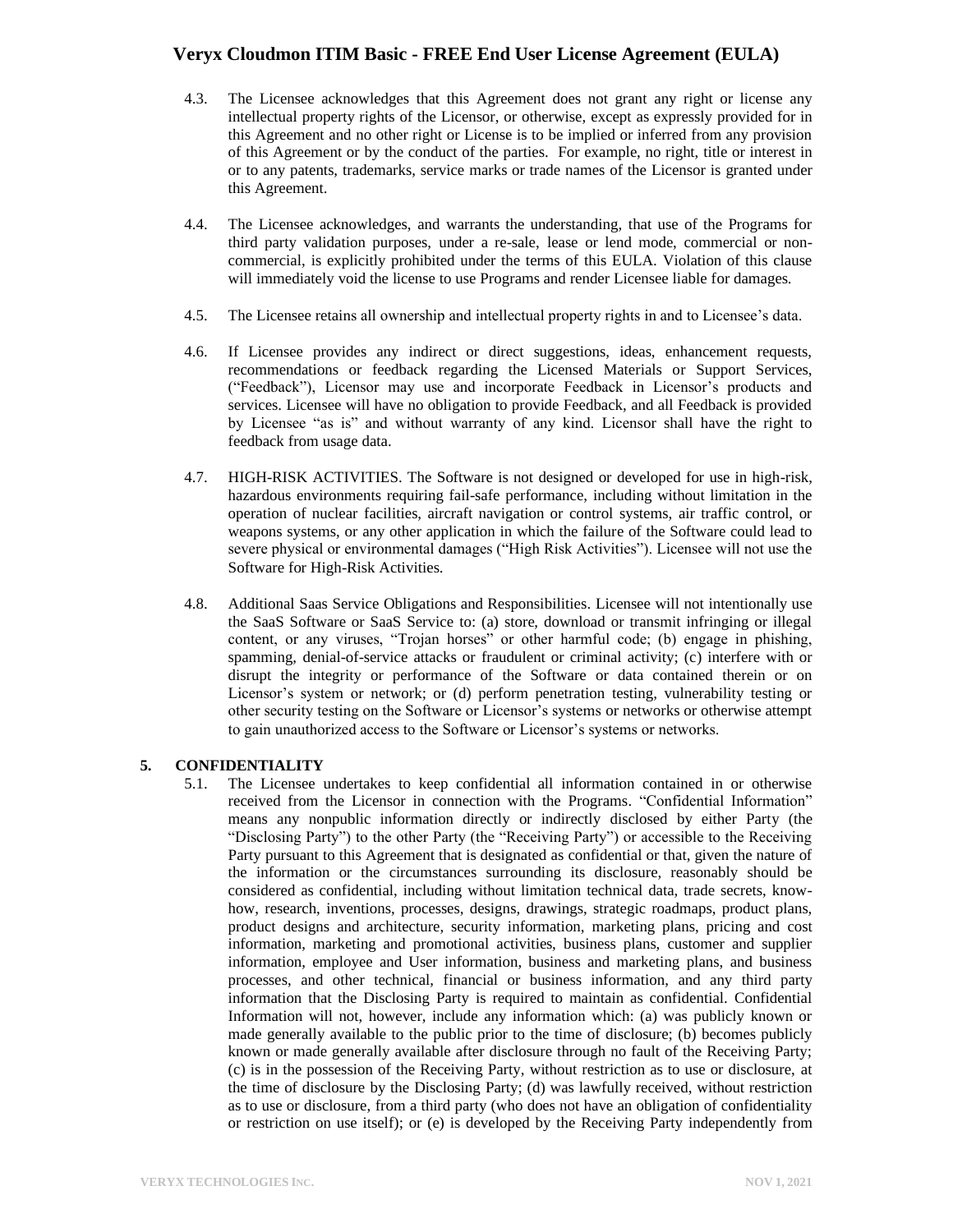this Agreement and without use of or reference to the Disclosing Party's Confidential Information or Proprietary Rights. Except for rights expressly granted in this Agreement, each Party reserves all rights in and to its Confidential Information. The Parties agree that the Licensed Materials are Confidential Information of Licensor.

- 5.2. The Parties will maintain as confidential and will avoid disclosure and unauthorized use of Confidential Information of the other Party using reasonable precautions. Each Party will protect such Confidential Information with the same degree of care that a prudent person would exercise to protect its own confidential information of a like nature, and to prevent the unauthorized, negligent, or inadvertent use, disclosure, or publication thereof or access thereto. Each Party will restrict Confidential Information to individuals who need to know such Confidential Information and who are bound to confidentiality obligations at least as protective as the restrictions described in this Section 5. Except as necessary for the proper use of the Software, the exercise of a Party's rights under this Agreement, performance of a Party's obligations under this Agreement or as otherwise permitted under this Agreement, neither Party will use Confidential Information of the other Party for any purpose except in fulfilling its obligations or exercising its rights under this Agreement. Each Party will promptly notify the other Party if it becomes aware of any unauthorized use or disclosure of the other Party's Confidential Information, and reasonably cooperate with the other Party in attempts to limit disclosure
- 5.3. The Licensee shall protect the Confidential Information with the same degree of care as it normally uses in the protection of its own confidential and proprietary information, but in no case with any lesser degree than reasonable care.
- 5.4. AGREEMENT NOT TO DISCLOSE. The information, materials and software exchanged by the parties hereunder or under the License, including the terms and conditions, and Confidential Information identified herein, shall not be disclosed to a third party unless required by law.

### **6. TERM**

This Agreement shall commence on this Date and remain in effect, unless it is terminated earlier in accordance with the provisions hereof. This Agreement will immediately and automatically terminate without notice on failure to comply with any term or condition of this Agreement. Licensee agrees to promptly destroy all copies that remain with the Licensee.

### **7. WARRANTY DISCLAIMER**

The Software is provided on an "AS IS" basis. Veryx Technologies EXPRESSLY DISCLAIMS ALL WARRANTIES, INCLUDING THE IMPLIED WARRANTIES OF MERCHANTABILITY, FITNESS FOR A PARTICULAR PURPOSE, AND NON-INFRINGEMENT. NO ORAL OR WRITTEN INFORMATION OR ADVICE GIVEN BY Veryx Technologies, ITS EMPLOYEES, DISTRIBUTORS, DEALERS, OR AGENTS SHALL INCREASE THE SCOPE OF THE ABOVE WARRANTIES OR CREATE ANY NEW WARRANTIES.

### **8. LIMITATIONS OF REMEDIES**

REGARDLESS OF WHETHER ANY REMEDY SET FORTH HEREIN FAILS OF ITS ESSENTIAL PURPOSE OR OTHERWISE, IN NO EVENT WILL Veryx Technologies BE LIABLE TO LICENSEE OR TO ANY THIRD PARTY FOR ANY LOST PROFITS, LOST DATA, INTERRUPTION OF BUSINESS, OR OTHER SPECIAL, INDIRECT, INCIDENTAL OR CONSEQUENTIAL DAMAGES OF ANY KIND ARISING OUT OF THE USE OR INABILITY TO USE THE Programs OR ANY DOCUMENTATION SUPPLIED THEREWITH.

### **9. GENERAL**